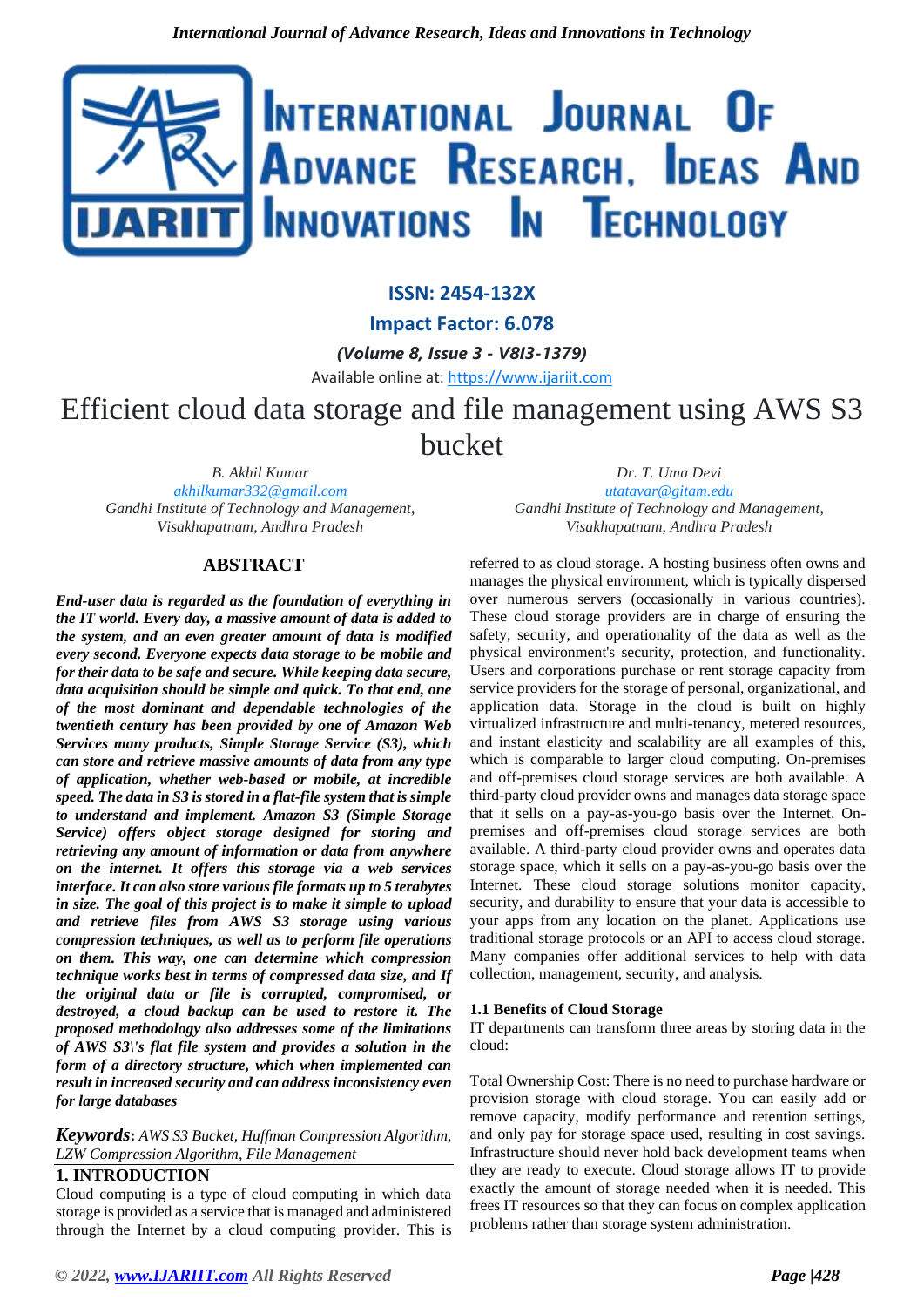Information Management: New use cases gain tremendous scalability by storing data in the cloud. Using policies for cloud storage lifecycle management, you can support compliance requirements by performing powerful data management tasks such as automated tiering or data locking.



#### **1.2 Applications of Cloud**

Backup and Recovery: Backup and recovery are essential components of data protection and accessibility, but keeping up with increased capacity demands can be a constant challenge. Cloud storage makes backup and recovery solutions more affordable, durable, and scalable. Based on frequency or timing settings, embedded data management policies can migrate data to lower-cost tiers automatically, and archival vaults can be built to help meet legal or regulatory requirements. These benefits enable massive scale possibilities in industries such as finance, healthcare, and media that generate large amounts of data with long-term retention requirements.

Software Test and Development: Environments for software testing and development frequently necessitate the construction, management, and decommissioning of separate, independent, and duplicate storage environments. Aside from the time required, as well as the initial capital costs, can be substantial. Some of the globe's largest and most successful corporations have developed applications in record time by leveraging cloud storage's flexibility, performance, and low cost. Even some of the most basic static webpages can be greatly enhanced for a surprisingly low cost. Pay-as-you-go storage options are being used by developers all over the world to address management and scalability issues.

Big Data and Data Lakes: Traditional on-premises storage technologies can be inconsistent in terms of cost, performance, and scalability, especially over time. Data lakes, which are largescale, low-cost, highly available, and secure storage pools, are required for big data projects. Data lakes built on object storage keep information in its original form and include rich metadata that enables selective extraction and analysis. Web data lakes can be used to power all types of data warehousing, processing, big data, and analytical engines, allowing projects to be completed in less time and with greater relevance.

# **2. EXISTING SYSTEM**

The cloud's storage constraints, when it comes to finding cloud storage service providers, one of the most common concerns is often the cost. Unfortunately, calculating the exact costs of cloud computing services can be difficult due to complicated pricing models and the overall challenges associated with predicting how many resources your company will require for complete cloud data management. The pricing is directly proportional to the amount of storage consumed; which is, in turn, a major drawback when dealing with huge volumes of data. Businesses that manage such huge amounts of data, quickly exhaust their

limit; and find themselves requiring more physical storage from the hosting company.

# **3. PROPOSED SYSTEM**

The project entitled "Efficient Cloud Data Storage and File Management Using AWS S3 Bucket" is a web-based application which offers a cloud platform for a user to store files. However, contrary to conventional storage systems, this storage does so by compressing the files into a compact manner using a few algorithms. This saves not only space on the cloud but also allows more files to be saved. Compression is a highly efficient way of file management in that; it reduces the size of the file by 90% without any data loss. The algorithms used in the compression of the files are discussed in the below sections.

#### **4. PURPOSE OF THE SYSTEM**

The data stored in S3 uses a flat-file system that is easy to understand and implement. Amazon S3 (Simple Storage Service) offers object storage designed for storing and retrieving any amount of information or data from anywhere on the internet. It offers this storage via a web services interface. It can also store various file formats with a maximum size of 5 terabytes. The goal of this project is to make it simple to upload and retrieve files from AWS S3 storage using various compression techniques, as well as to perform file operations on them. This way, one will be able to check which compression technique works efficiently in terms of compressed data size and also if the actual data or file is compromised, affected, or destructed, a copy on the cloud is available for recovery.

# **5. DATA COMPRESSION**

The process of reducing the number of bits required to represent data is known as data compression. Compression of data can help you save storage space, speed up file transfers, and save money on storage hardware and network bandwidth.

#### **5.1 How Compression Works**

A programme performs compression by using a method or algorithm for determining how to reduce data size. For instance, a method may constitute a sequence of numbers — by transforming it with a dictionary of zeros and ones. Alternatively, the technique could include a reference to a previously noticed string of zeros and ones. To compress text, simply remove all unnecessary characters, consider replacing a commonly encountered bit string with a relatively tiny bit string, and use it to imply a string of repeated characters, use the repeat character. A file can be compressed to half the original size or a much greater percentage. Compression can be applied to individual data items or to the entire transmission unit, including header data for transmission. Larger files may be sent or received over the internet in ZIP, GZIP, or another compressed format, either alone or as part of an archive file.

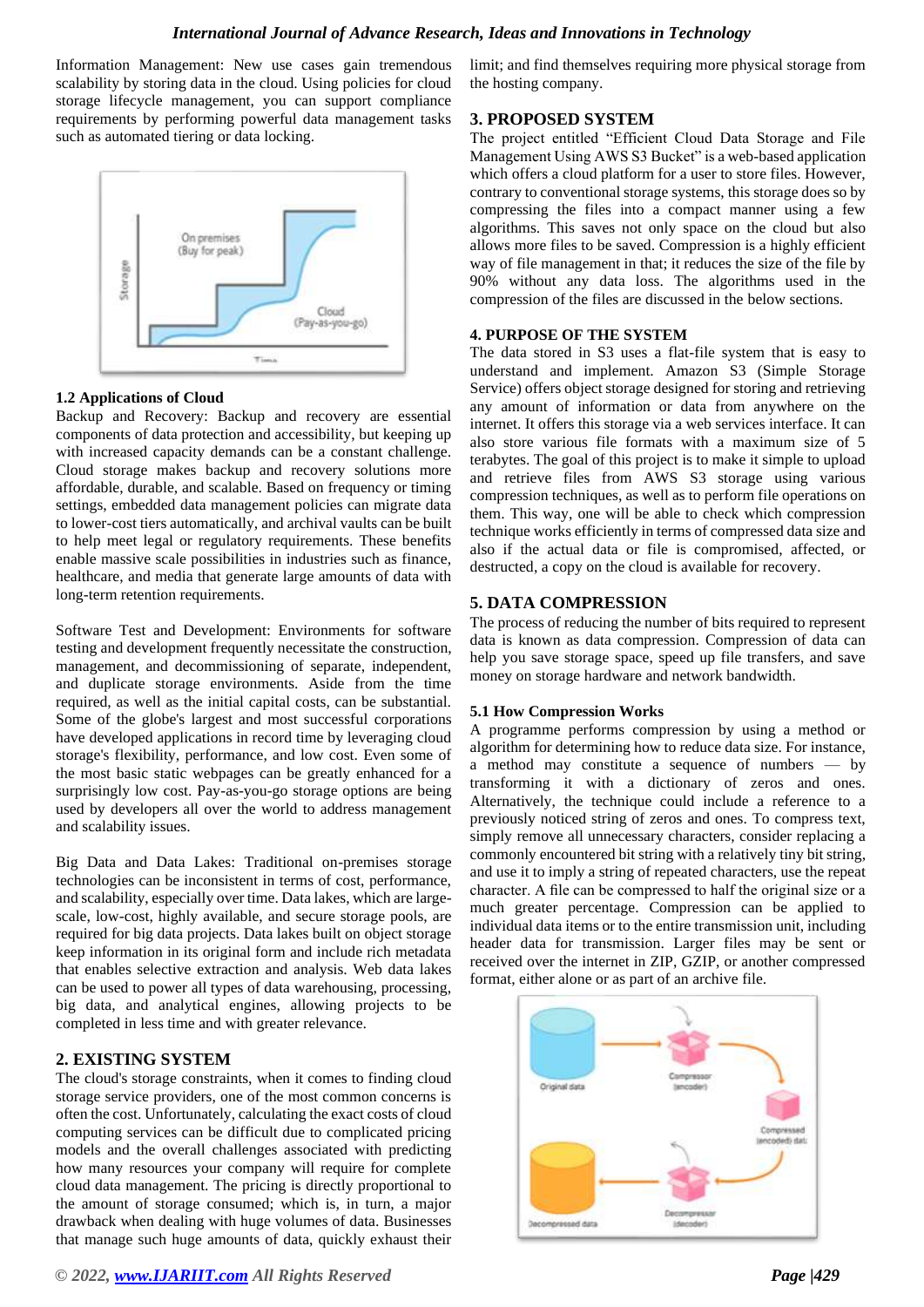#### **5.2 Why Is Data Compression Important**

Lossless compression can significantly reduce the amount of space required for a file. A 40-megabyte (MB) file, for example, takes up 20 MB of space in a 2:1 compression ratio. Administrators spend less money and time on storage as a result of compression. Compression improves backup storage performance and has recently been used to help reduce data in storage media. As data continues to grow at an exponential rate, compression will become an important method of data reduction. Almost any file type can be compressed, but best practices should be followed when planning what ones to compress. A few files, for example, may already be compressed, making compressing them ineffective.

#### **5.3 Data Compression Methods: Lossless and Lossy Compression**

Data compression can be either lossless or lossy. When a file is uncompressed, it can be restored to its original state using lossless compression without losing a single piece of information for application programs, as well as text and word processing files, where the failure of words or numbers would change the information, lossless compression is the standard approach. Algorithm for lossy compression removes redundant, insignificant, or imperceptible data bits permanently. Compression algorithm is useful in situations where removing some data bits, such as graphics, have hardly any noticeable impact on the content's representation, audio, video, and images. Lossy or lossless technique can benefit from text/media compression. Because Visual image file formats are substantially larger because they are intended to compress data. Digital image appears to support lossy compression as an image file format. Formats such as Picture use lossless compression.

## **6. ALGORITHMS**

In this project, the Huffman Algorithm and the LZW Algorithm are used for data compression.

#### **6.1 Huffman Algorithm**

Huffman Coding (also known as Huffman Encoding) is a data compression algorithm which is the foundation of file compression. Huffman encoding is an algorithm that uses the frequency (or probability) characteristics of symbols and the structure of binary trees. Huffman encoding is a data compression algorithm used for data reduction, generating optimum, varying-length codes. Huffman coding is a common type of optimized encoding prefix used to compress data without sacrificing quality. Huffman code is usually useful to compress data where frequent characters are present. It is recommended that the Huffman tree discard the characters not used in the text in order to generate a more optimal coding length. Huffman encodings approximate each character's probability in order to avoid the challenges of encoding characters with a power of half their actual probabilities using an unintegral number of bits. Huffman's greedy algorithm constructs the best way to represent each character is represented as a binary string by using a table that gives the probability of appearance of each character (e.g., its frequency). The time complexity is not terribly important because the number of symbols in an alphabet is very minimal (in comparison to the length of a message that needs to be encoded), when choosing a greedy algorithm for Huffman. If the estimated frequencies for letters are in line with the actual frequencies found in an encoded message, the length of this message is usually shorter than it would have been had a fixedlength code been used. Because all the lengths of binary codes are different, decoding software has difficulty detecting if encoded data is damaged. In other words, as soon as we get to

the last bit of a code in the decoding process, we know what letter that is a code for. When decoding a character using a Huffman code tree, we take a path through the tree that is determined by bits in the code line. Any prefix-free binary code can be visualized as a binary tree, with the coded characters stored on the leaves.



In general, the act of translating the prefix-code stream is referred to as decompression, into the individual byte values, typically by walking the frequency-ordered binary each bit from the input stream is read, and the tree is built up node by node (reaching the leaf node necessarily ends the search for that specific byte value). Prefix codes are variable-length codes assigned to input characters, which assumes that the code assigned to a single character is not a prefix to the code attributed to any other character. The input characters are assigned variable-length codes, and their sizes are ascertained by the frequencies of the corresponding characters. Building a Huffman Coding TreeAP Huffman codes assign codes to characters, as a result, the length of the codes is determined by the relative frequencies, or weights, of the corresponding characters. Huffman encoding uses variable-length coding schemes for assigning binary codes to characters according to their frequency of appearance in the given text. The output of David A. Huffman can be thought of as a variable-length coding table used to encode source symbols (such as characters). David A. Huffman is optimal for encoding symbols one by one with known probability distributions of inputs, that is, for separately encoding irrelevant symbols within such a data flow. Because Huffman encoding algorithms employ probabilities, symbols that are more frequent--symbols that are highly probable--are typically represented using fewer bits than symbols that are less frequent. This research also discusses fixed-length vs. variablelength encoding, unique decodable codes, prefix rules, and the construction of the Huffman tree because inserting an effective prioritized queue data structure takes  $O(log(n))$  time, there are 2n-1 nodes in a full binary tree with n leaves and the Huffman Code. The tree is completed in  $O(n.log(n))$  time, where n represents the total characters.

#### **6.2 LZW Algorithm**

The LZW algorithm is a compression algorithm from a commonly used Unix - based operating utility which can be used for GIF file types. LZW is the leading technology in the field of generic data compression because of its simplicity and universality. LZW compression works by reading a sequence of symbols, bundling the symbols together in strings, and turning the strings into codes. LZW recognizes repeated sequences in the data and appends them to the code table as the encoding progresses. Each code from a compressed file is decoded by running it through a code table to determine which symbol or characters it represents. At each compression step, input bytes are constructed until the next character yields a series with no codes in the dictionary. Both algorithms have an encoder and a decoder, which are used to compress.txt files and decompress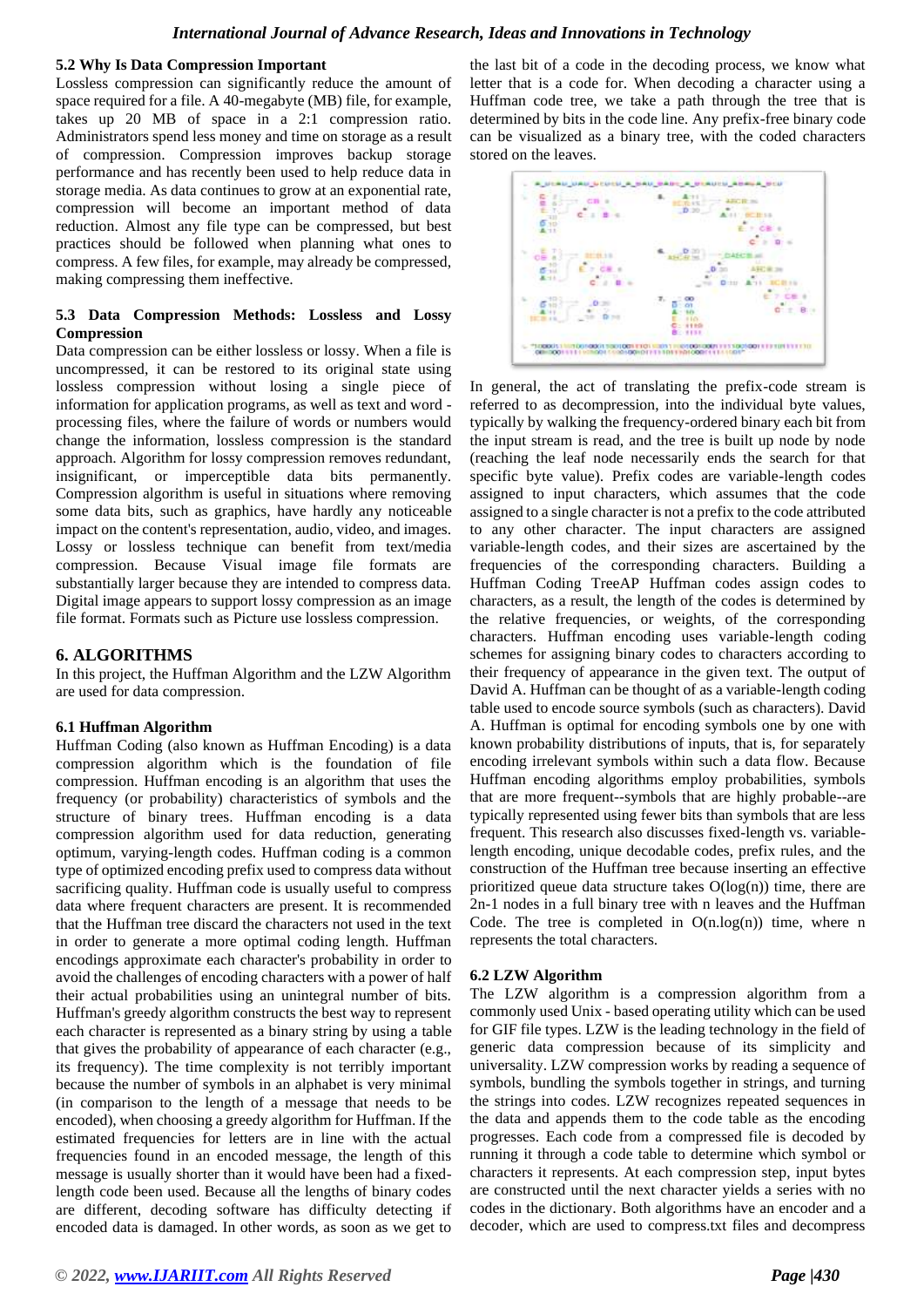them back to the original size. Some code streams are compressed into printable characters using binary-to-text encoding, which increases encoding length while decreasing compression speed. Various Methodologies to compression techniques designed for text files also use Dictionary to demonstrate all words in a file, such that the file is encoded as a list of pointers to dictionaries, or to represent common words and word endings, such that the file is composed of pointers to the dictionary and encodings of less common words. Most formats use LZW, which incorporates this information into the format specification or includes explicit fields in a data compression header for it to clear and stop codes.

Fixed-length 12-bit codes represent one-character sequences made up of corresponding 8-bit characters, For sequences encountered, codes 256 through 4095 were created in the dictionary, while encoding 8-bit data. Huffman will detect frequency in the bytes (let us say that the above text is ASCII or UTF-8 (which would make ABC all one-byte code points), then  $A = 3$ ,  $B = 3$ ,  $C = 3$ , and no more, then Huffman could represent all characters using 1.5 bits (well, 1 bit combined with two bits). In the main, LZW is concerned with the frequency of repetitions, and Huffman is concerned with the frequency of single-byte occurrences. LZW combined with Huffman encoding is a lossless compression technique which takes advantage of both repeated words but also things occurring most often as opposed to things occurring least often (the point of that phrase is likely to take some time to sink in).



With some abstracting, it is possible to use Huffman encoding to enhance LZW compression results (indeed, this is what most people do). LZW compression outperforms LZW-based Huffman encoding. We could use the LZW Encoding Technique to reduce file size. At the beginning, I wanted to compress the original data with Huffman encoding and then with LZW encoding. However, this does not provide a better compression ratio than LZW single compression.

# **7. SYSTEM ARCHITECTURE**





# **8. CLASS DIAGRAM**



# **9. SEQUENCE DIAGRAM**



# **10. RESULTS & DISCUSSION**



Following the initial file upload, the user will be presented with two compression algorithm techniques from which to choose in order to download the encoded version of the uploaded file.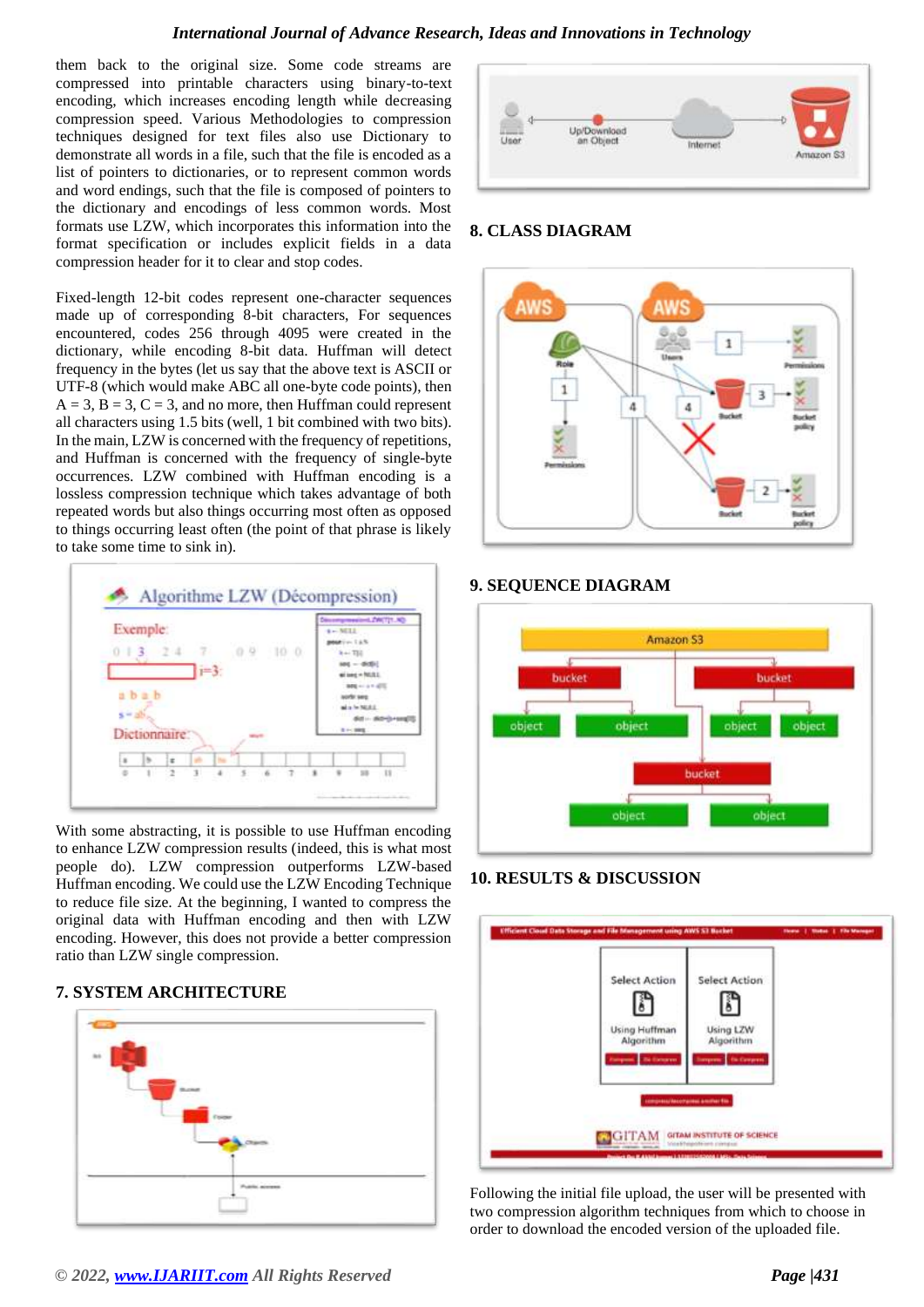| <b>Artists</b> | <b>Scheming</b>                                                                                                                                                                                                                                                                                                                                                      | ter.              | <b>Albert</b><br><b>U</b> tumo |   |
|----------------|----------------------------------------------------------------------------------------------------------------------------------------------------------------------------------------------------------------------------------------------------------------------------------------------------------------------------------------------------------------------|-------------------|--------------------------------|---|
| $2 - 1$        | $\sim$                                                                                                                                                                                                                                                                                                                                                               | <b>CONTRACTOR</b> | representative                 | ٠ |
| $2 - m$        | ٠.<br>$\sim$                                                                                                                                                                                                                                                                                                                                                         | <b>TANK ALL</b>   | <b>LESSAGE</b>                 |   |
| $2 - \infty$   | $\sim$                                                                                                                                                                                                                                                                                                                                                               | <b>ALCOHOL:</b>   | <b>STANDARD</b>                |   |
| $2 - 1$        | $\overline{a}$                                                                                                                                                                                                                                                                                                                                                       | <b>PERMIT</b>     | Tarrented                      | ۰ |
| $3 - 1$        | $\frac{1}{2} \sum_{i=1}^{n} \frac{1}{2} \sum_{i=1}^{n} \frac{1}{2} \sum_{i=1}^{n} \frac{1}{2} \sum_{i=1}^{n} \frac{1}{2} \sum_{i=1}^{n} \frac{1}{2} \sum_{i=1}^{n} \frac{1}{2} \sum_{i=1}^{n} \frac{1}{2} \sum_{i=1}^{n} \frac{1}{2} \sum_{i=1}^{n} \frac{1}{2} \sum_{i=1}^{n} \frac{1}{2} \sum_{i=1}^{n} \frac{1}{2} \sum_{i=1}^{n} \frac{1}{2} \sum_{i=1}^{n$<br>œ | <b>Location</b>   | <b>Calculated</b>              |   |
| $2 - -$        | ٠                                                                                                                                                                                                                                                                                                                                                                    | 2101214           | <b>CANNADA</b>                 |   |
|                | the <b>A</b>                                                                                                                                                                                                                                                                                                                                                         | TTH.              | <b>DEMAND</b>                  | ٠ |
| $\frac{3}{3}$  | $\sim$                                                                                                                                                                                                                                                                                                                                                               | in a              | Carried Wall                   | ۰ |
| $\frac{1}{2}$  | $\equiv$                                                                                                                                                                                                                                                                                                                                                             | Total all         | <b>Service</b>                 |   |

As the file is uploaded, go to the "status" page and compare which compression algorithm provides the best compression ratio.



To successfully upload any file to an AWS S3 bucket (storage service), the user must go to "File Manager" and click "Upload file," where the file manager supports all file formats.

| -                                 | borderate (ex-                                                                   | ٠<br><b>All reserves</b> |
|-----------------------------------|----------------------------------------------------------------------------------|--------------------------|
| <b>Contract Contract Contract</b> | worked to apply the charge streets<br>Carrier traditions and contact the         | --<br><b>STATISTICS</b>  |
|                                   | that for two chair in mice and<br>Let Audiec<br>Ing. of this cost, to most staff |                          |
|                                   | Box.<br><b>PETTRAIN</b><br><b>Electric Electric</b>                              |                          |
|                                   |                                                                                  |                          |
|                                   |                                                                                  |                          |
|                                   | <b>GITAM</b> STAM INSTITUTE OF SCIENCE                                           |                          |

After successfully uploading the file to the file manager, the us er can perform operations such as "Download," "Share," "Delet e," or "Upload."

# **11. CONCLUSION AND FUTURE SCOPE**

This project is an attempt at overcoming the shortcomings of the Amazon S3 Bucket storage architecture, by providing the clients with the feasibility of constricted storage by implementing dedicated compression algorithms. Contrary to conventional cloud storage systems, this project allows users to manage their space by choosing the compression algorithm of their choice. The use of Huffman's Algorithm and LZW Algorithm helps in compressing a wide variety of file types. The choice of algorithms used is based on the requirement of either lossless or lossy compression as and where applicable for the concerned file

types. Additionally, the performance metrics of the application show its capability to compress huge files in a short amount of time; thereby promising faster performances and efficient time management in a practical scenario.

Real-time implementations of the project show vast prospects in the field of enterprise storage systems, where it is imperative to handle huge amounts of data on a regular basis. Backups and archives can be made quickly and the cloud storage handled efficiently; all thanks to the implementation of the compression techniques as discussed.

Future iterations of the application can be rolled out with updates that feature user-based application functionality, by restricting and segregating accessibility and functionality for different users. Also, access to the cloud storage can be configured to be based on an individual account model; thereby allowing users to maintain the privacy of files and data stored on the cloud. Additional levels of security can be configured to prevent unauthorized access and other cyber-attacks.

This project is an initial proposal to the idea of running cloud storage based on Amazon S3 by implementing data compression algorithms on various files. Any and all modules of the application including front end, back end, algorithm implementation, etc. have been practically implemented and this document was made by assessing all the aspects of the project.

#### **12. REFERENCES**

- [1] Amazon simple storage service api reference, api version. *Amazon Web Services LLC.*
- [2] Lakshman A, Malik P. Cassandra: a decentralized structured storage system. *SIGOPS Oper. Syst. Rev.*; 2010.
- [3] Nurmi D, Wolski R, Grzegorczyk C, Obertelli G, Soman S, Youseff L, Zagorodnov D. The eucalyptus open-source cloudcomputing system. *IEEE International Symposium on Cluster Computing and the Grid*; 2009, p. 124–131.
- [4] Armbrust M, Fox A, Griffith R, Joseph AD, Katz RH, Konwinski A, Lee G, Patterson DA, Rabkin A, and Zaharia M. Above the clouds: A berkeley view of cloud computing. *Technical report*; 2009.
- [5] Extension of Huffman Code & Pattern Recognition through fuzzy logic.
- [6] Enhanced LZW Algorithm with Less Compression Ratio.
- [7] Compression Using Fractional Fourier Transform A Thesis Submitted in the partial fulfillment of requirement for the award of the degree of Master of Engineering In Electronics and Communication, By Parvinder Kaur.
- [8] RL-Huffman Encoding for Test Compression and Power Reduction in Scan Applications-mehrdad nourani and Mohammadh tehranipour, The University of Texas at Dallas.
- [9] Hemasundara Rao, "A Novel VLSI Architecture of Hybrid Image Compression Model based on Reversible Blockade Transform C", Student Member, IEEE, M. Madhavi Latha, Member, IEEE.
- [10]D.A.Huffman, "A Method for the construction of Minimum-redundancy Codes", Proc. IRE, vol.40, no.10, pp.1098-1101,1952.
- [11]J. Ziv and A. Lempel, "A Universal Algorithm for Sequential Data Compression", IEEE Transactions on Information Theory, May 1977.